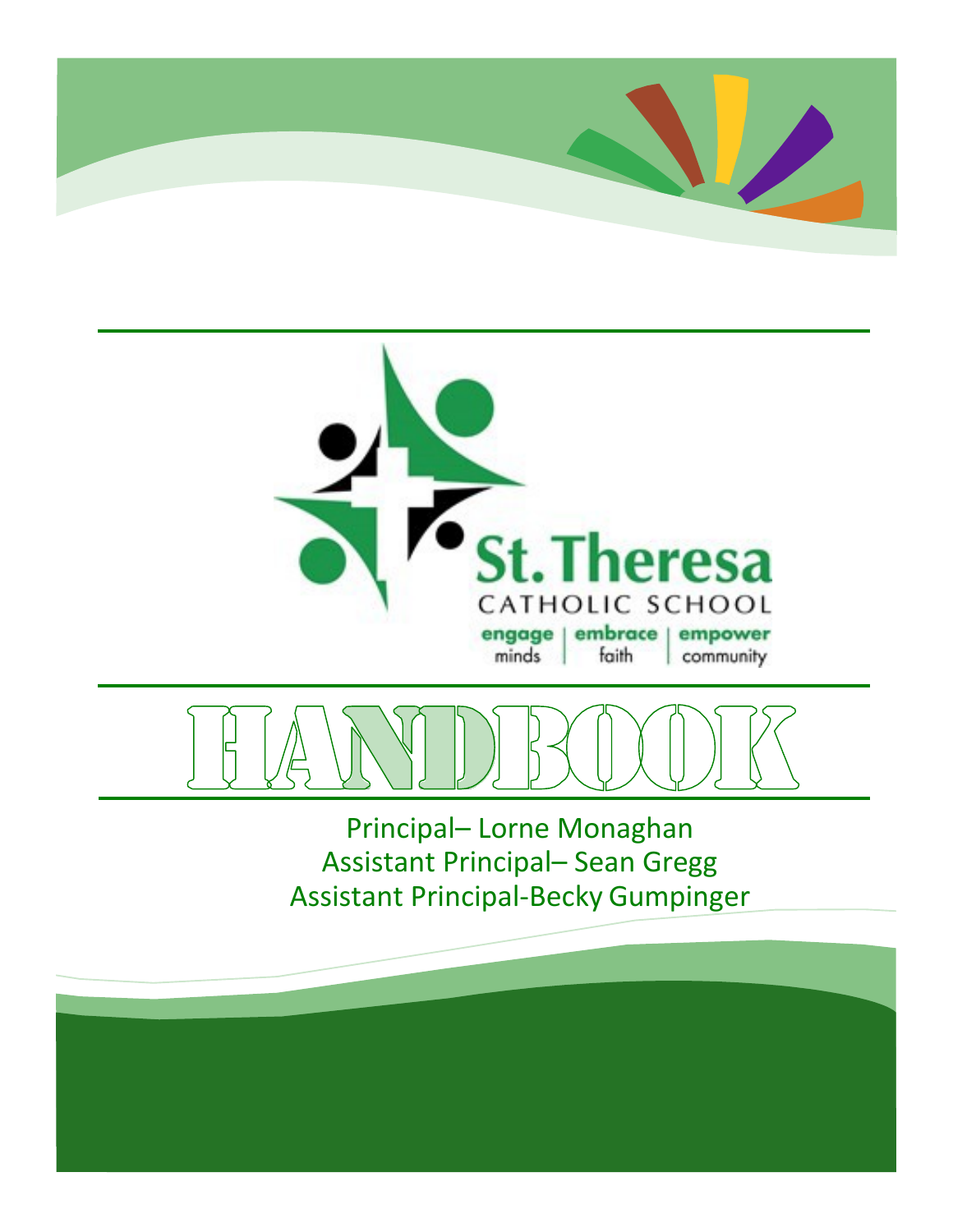

# **At St. Theresa Catholic School, we Engage Minds, Embrace Faith & Empower Community by:**

Being responsive to the developmental needs of middle-school

students

- \* ♦ Providing a dynamic, innovative and faith-infusedlearning environment
- Inspiring students to explore a wide-range of complementary courses
- **Encouraging student voice and choice**
- Providing opportunities to be involved in the local and larger community
- Developing independent, involved and empathetic citizenswho understand the importance of faith in their lives.

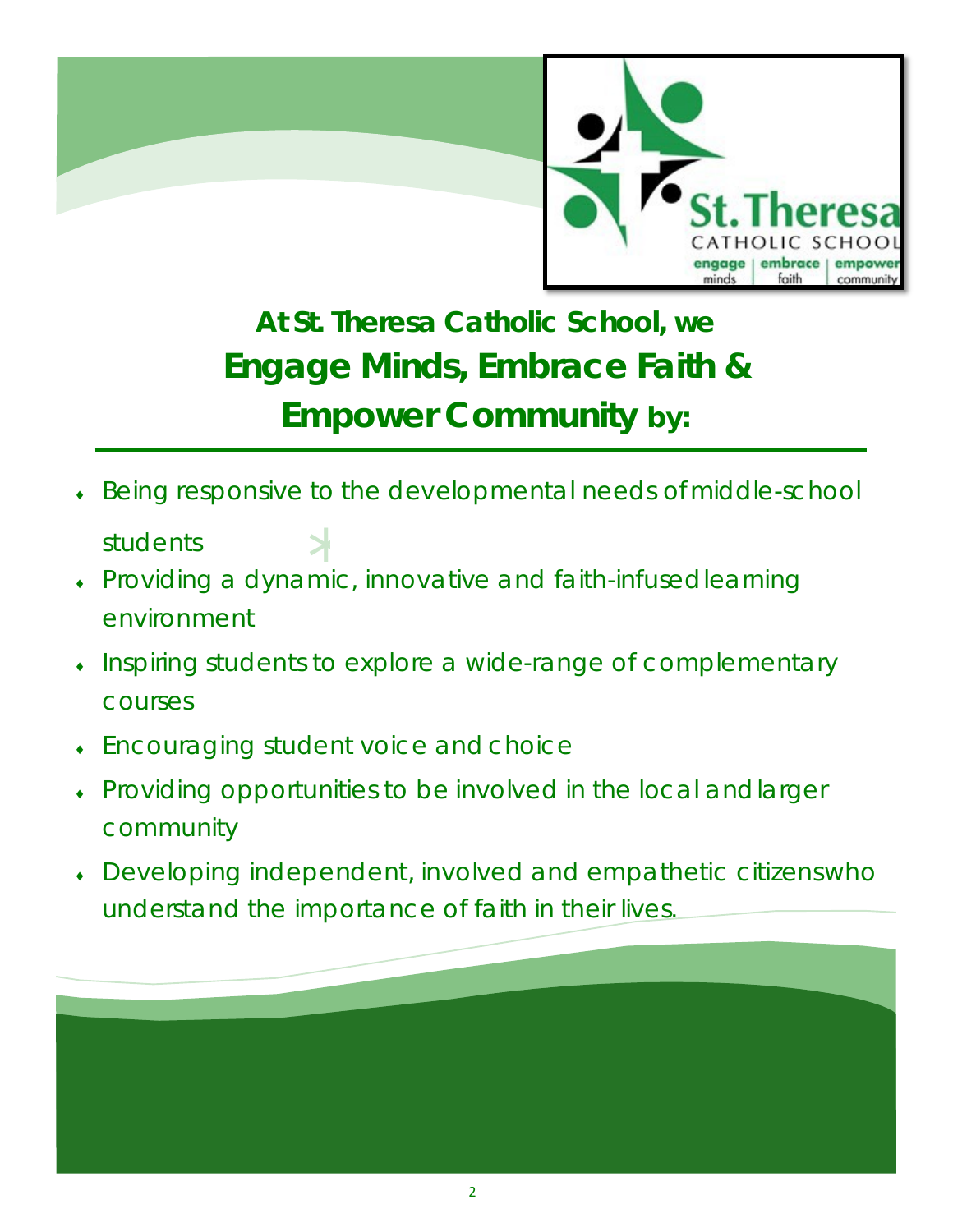# Message from the Principal:



### Mr. Lorne Monaghan

What a pleasure it is lead such a dynamic school community as St. Theresa. Watching the growth and development of this great school from it' beginnings in the old St. Theresa, to the move, grade modifications and expansion of programs into the old Archbishop Jordan, it has been an exciting journey. St. Theresa has flourished with the new space, facilities and programs that make it a true leader in Middle Schools programming throughout the country.

The middle school research does indicate that vibrant engaged schools foster independence and resiliency and ignite their love for learning through many varied opportunities from academic to optional courses and extracurricular activities.

The result after much hard work by all involved, is that St. Theresa has become a school where we embrace the true middle school philosophy within a Catholic context, which has been proven through research to be the best way to support students of this age. We provide an engaging learning environment, ripe with opportunities to explore such as CTF options for 5 & 6, languages, Sport for Life and Performing Arts, as well as 25 different options for 7 & 8. There have been ample extra



curricular sports, clubs, and events such as the Genius Fairs, Business Fair, Talent show or Fun Run. These are opportunities where students expand their learning and build a sense of autonomy and self advocacy. They learn more about themselves and who they are, and maybe even more about what they want to become one day. The beauty of this, is that they have exposure to all of these opportunities within a faith-filled environment.

Thank you for entrusting your children to our care. We look forward to working together with our staff to help guide all students through this awesome middle school environment and achieve success.

God Bless, Lorne Monaghan

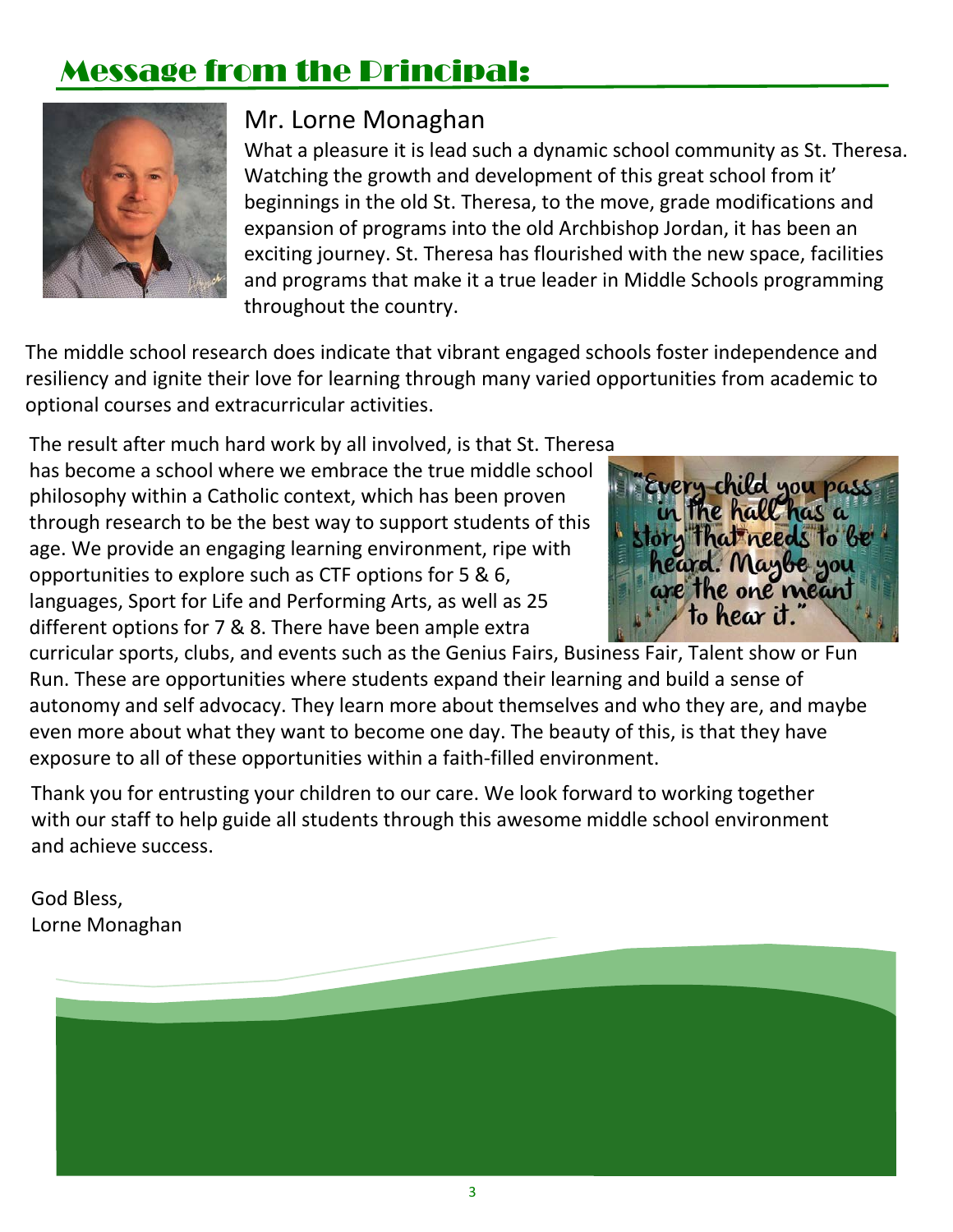# Parish-School Connection:

St. Theresa is partnered with 2 parishes in Sherwood Park. We endeavor to maintain a close, supportive relationship with both parishes and their priests. St. Theresa holds liturgies and celebrations in both the Roman Catholic and Ukrainian Catholic rite.

#### **Our Lady of Perpetual Help Church**

**13 Brower Dr, Sherwood Park, AB T8H 1Y7** 

**(780) 467-5470**

#### **[www.olph.ca](http://www.olph.ca/)**

Our Lady of Perpetual Help is a vibrant community of strong faith which welcomes, worships, works and celebrates life to-

gether in Jesus Christ. From our beginnings in 1958, to the present, OLPH has been blessed with wonderful leaders, with vision and tremendous dedication, and also with an active compassionate parish family of now over 14,000 strong.

# \* **St. Sophia's Ukrainian Catholic Church**

**Located at Madonna Catholic School. 1500 Main Blvd, Sherwood Park**  Telephone: (780) 464-4177

Email: [FrRendy@shaw.ca](mailto:FrRendy@shaw.ca)

St. Sophia Parish endeavors to practice the rich traditions of the Byzantine Rite within a modern contemporary context. The parish consists primarily of young families with a healthy representation from all generations. It offers programs and activities that promote the Spiritual, Educational, Cultural and Social needs of the Parish.





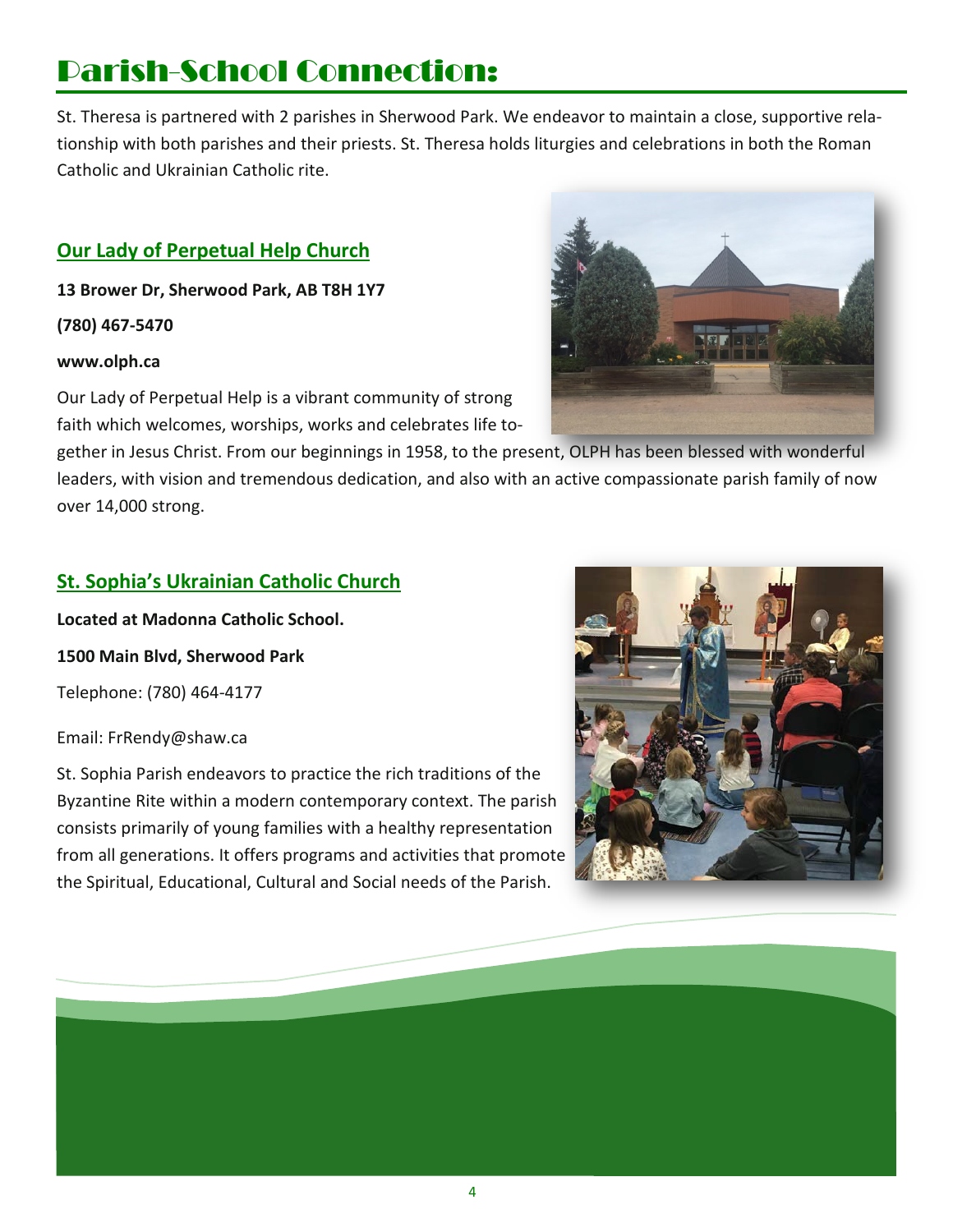# Our Patron Saint- St. Theresa de Liseux:

*"Do Little Things With Great Love"* **Feast Day: October 1** 

#### **Patron of the Missions**

#### 1873 - 1897

At the age of 14, on Christmas Eve in 1886, Therese had a conversion that transformed her life. From then on, her powerful energy and sensitive spirit were turned toward love, instead of keeping herself happy. At 15, she entered the Carmeliteconvent in Lisieux to give her whole life to God. She took the religious name Sister Therese of the Child Jesus and the Holy Face. Living a hidden, simple life of prayer, she was gifted with great intimacy with God. Through sickness and dark nights of doubt and fear, she remained faithful to God, rooted in His mercifullove. After a long struggle with tuberculosis, she died on September 30, 1897, at the age of 24. Her last words were the story of her life: "My God, I love You!"

er li<br>with<br>fe," The world came to know Therese through her autobiography, "Story of a Soul". She described her life as a "little way of spiritual childhood." She lived each day with an unshakable confidence



in God's love. "What matters in life," she wrote, "is not great deeds, but great love." Therese lived and taught a spirituality of attending to everyone and everything well and with love. She believed that just as a child becomes enamored with what is before her, we should also have a childlike focus and totally attentive love. Therese's spirituality is of doing the ordinary, with extraordinary love.

She loved flowers and saw herself as the "little flower of Jesus," who gave glory to God by just being her beautiful little self among all the other flowers in God's garden. Because of this beautiful analogy, the title "little flower" remained with St. Therese.

Her inspiration and powerful presence from heaven touched many people very quickly. She was canonized by Pope Pius XI on May 17, 1925. Had she lived, she would have been only 52 years old when she was declared a Saint. (Littleflower.org)

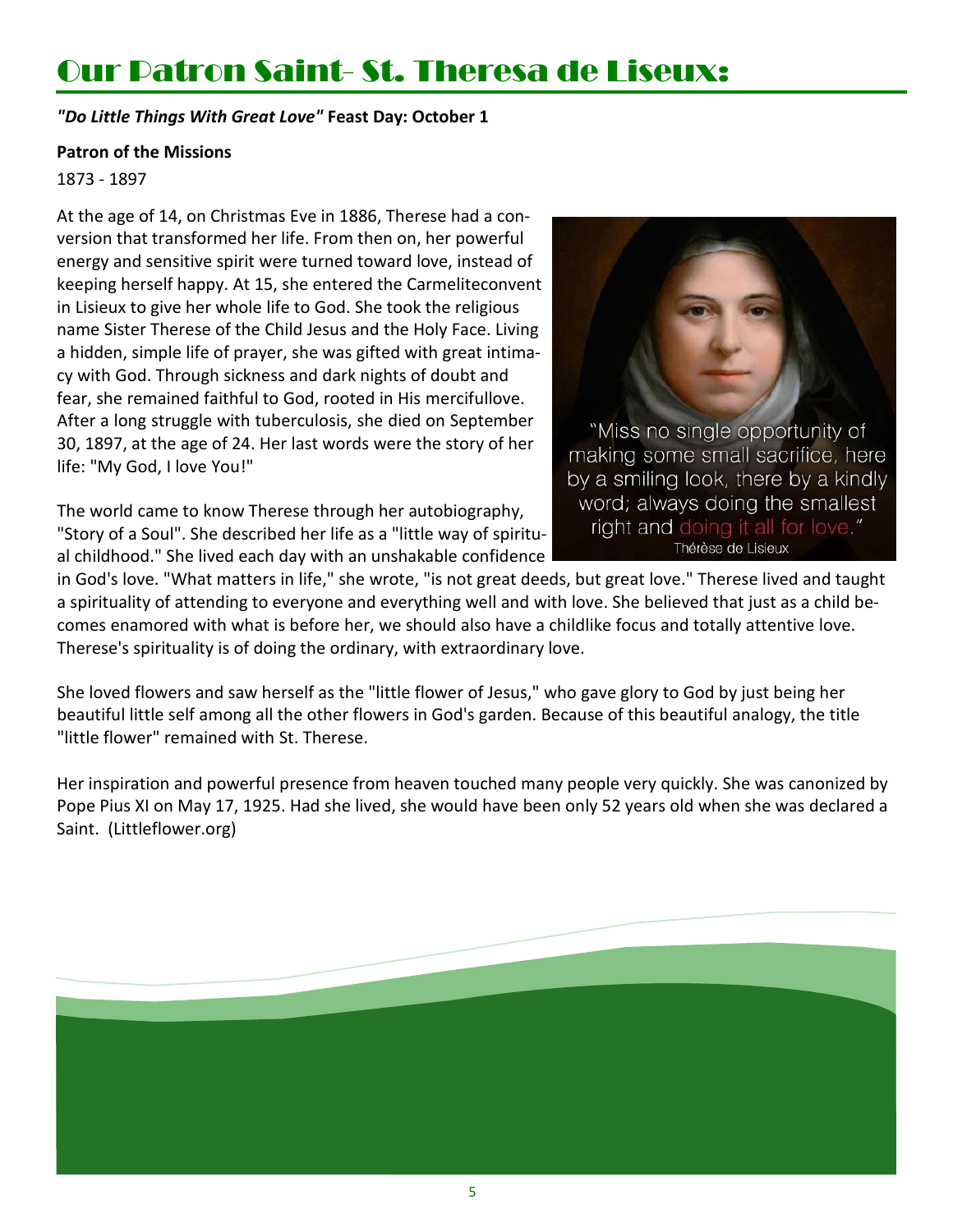# Parent-School Connection:

### Parents are encouraged to be active members of our school community. Parent involvement leads to student success

Parent engagement matters. Study after study has shown us that student achievement improves when parents play an active role in their children's education, and that good schools become even better schools when parents are involved. It is recognized that parent engagement is a key factor in the enhancement of student achievement and well-being.

Students are more likely to be motivated, to earn higher grades, to have better behaviour and social skills, and to continue their education to a higher level when their parents are actively engaged in supporting their success at school.

It is equally important to recognize that parent involvement takes many forms.

- $\Box$  serving on school councils and Parent Involvement Committees (PLCs)
- $\Box$  volunteering for field trips and school activities
- $\Box$  making sure there is a quiet place set aside to do homework,
- $\Box$  helping with homework
- $\Box$  meeting with teachers
- $\frac{1}{2}$  $\Box$  talking to your child about their day at school.

(Ontario Ministry of Education)



6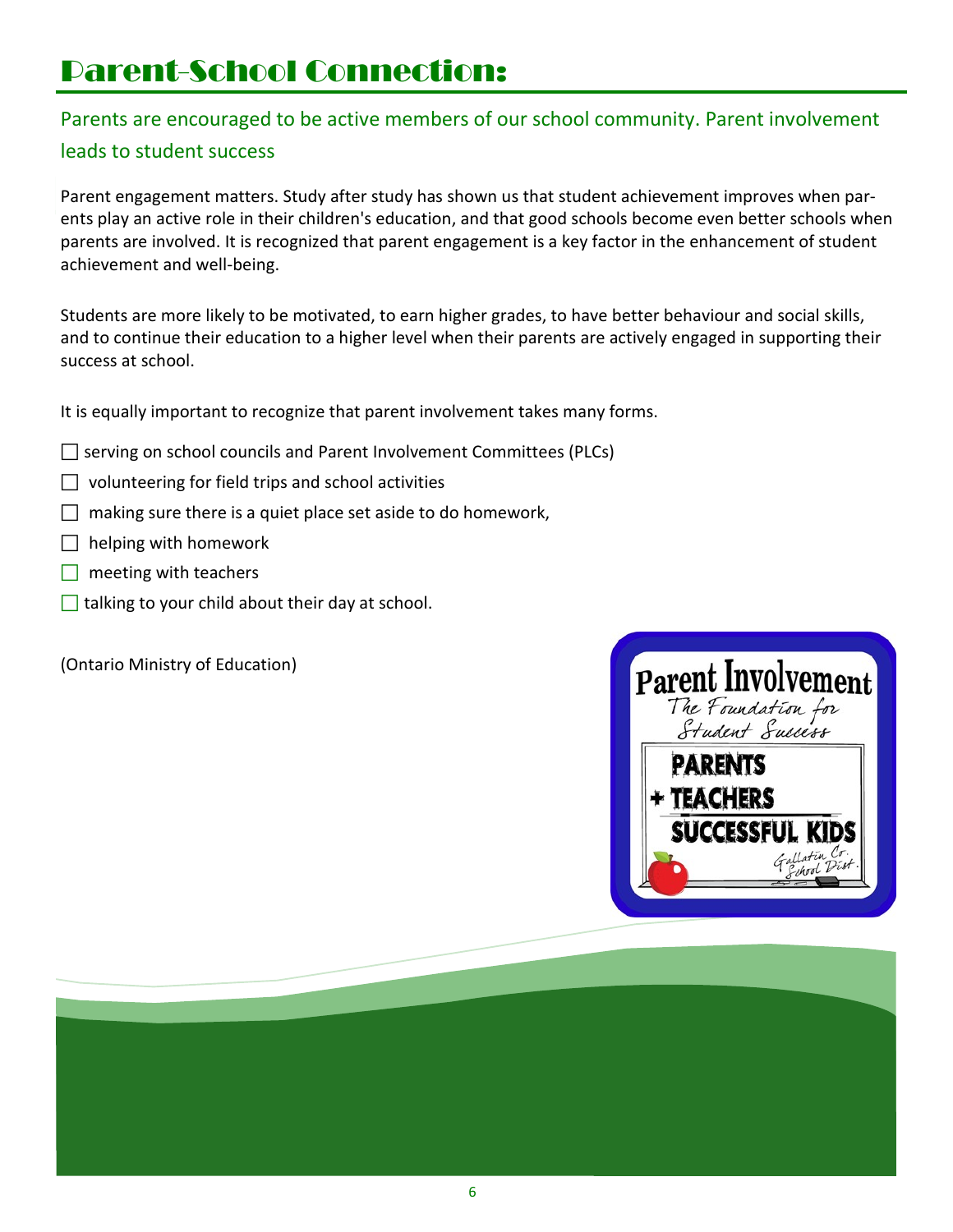# Discipline & Reconciliation Policy

Our call as Catholics is to protect the dignity of the human person. This is especially crucial when managing student behavior. At St Theresa, teaching students to be disciplined, responsible, moral and ethical citizens is a focus, as opposed to teaching them to be obedient in order to avoid punishment. Because we believe in the responsibility model of discipline, we ask students know their rights and responsibilities. Through implementing appropriate and progressive consequences, and providing opportunities to become responsible and caring members of our school community, students will learn that their behaviors, and their choices impact others and affect one's dignity.



# RIGHTS & RESPONSIBILITIES

**At St. Theresa Catholic School, we believe that all students have the right to learn in a faith-filled, safe and caring environment. With every student's right, comes a responsibility to be accountable citizens of the school.**

#### I have a RIGHT to an education.

It is my RESPONSIBILITY to achieve my best as a student. I will attend school regularly, be on time for all classes, and act in such a way that the community will have respect for our school.

#### I have a RIGHT to a quality, Catholic Education.

It is my RESPONSIBILITY to listen, to learn, to practice, to complete school assignments and to accept teacher assistance when necessary. I will not disturb, disrupt or interfere with other's learning.

#### I have a RIGHT to be treated with dignity and respect.

I have a RESPONSIBILITY to treat others kindly. It is my responsibility to be respectful to the school staff who are there to promote and protect the rights of all.

#### I have a **RIGHT** to be safe and secure.

It is my RESPONSIBLITY to try to stop the violation of personal rights. It is my RESPONSIBILITY to report the mistreatment of other students.

#### I have a RIGHT to keep my personal property safe.

I have a RESPONSIBILITY to take proper care of school property and equipment, ask permission before using other's property and honor their right to privacy.

#### I have a RIGHT to a clean and well-kept environment.

I have a RESPONSIBILITY to care for the school environment, both inside and out- side. I will respect my environment by cleaning up after myself and others, even if it isn't my mess.

#### I have a **RIGHT** to choose my own actions.

I have a RESPONSIBILITY to make sensible decisions and accept the consequences for my decisions.

Find the full policy at: https://stt.eics.ab.ca/students/school-policies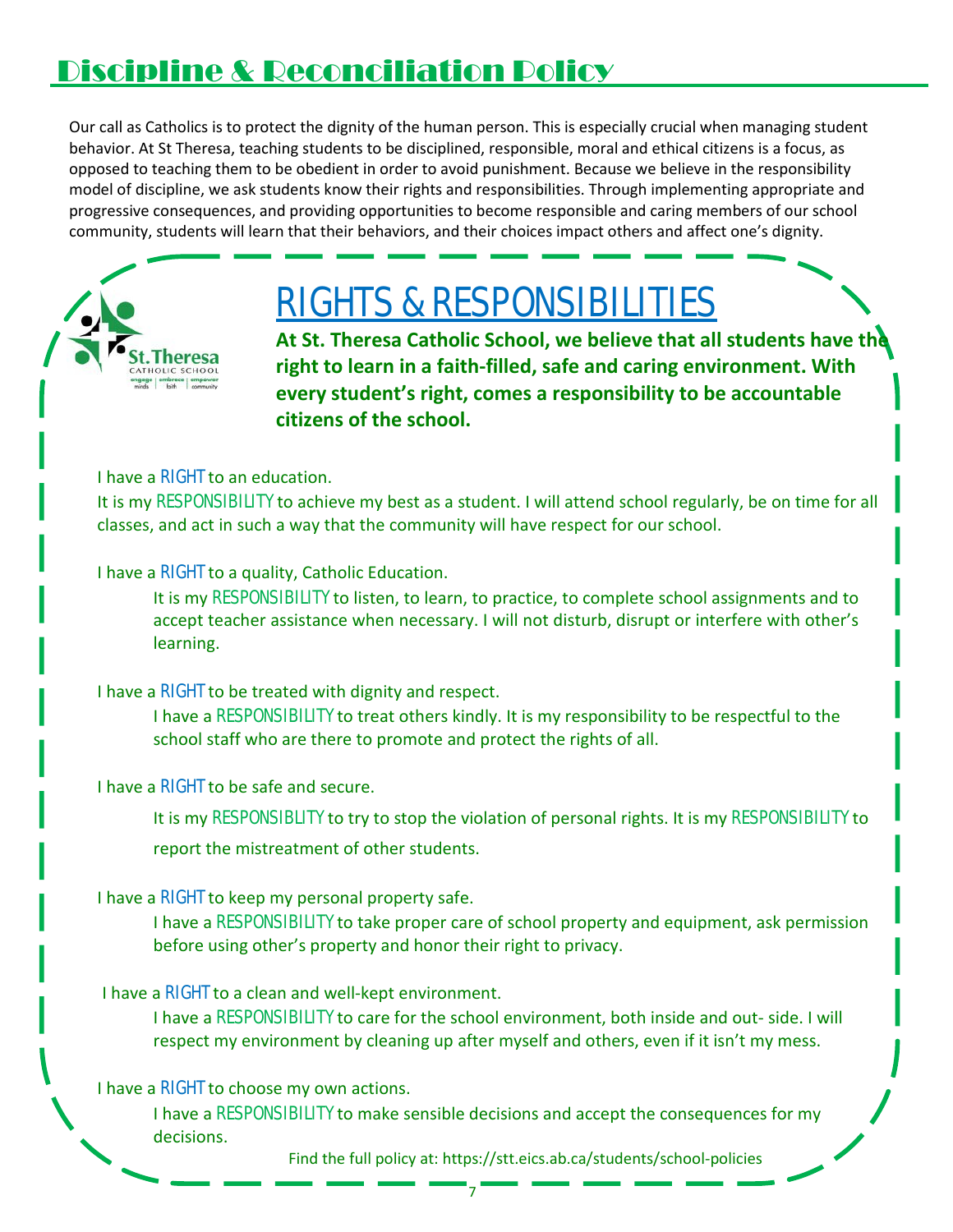## Cell Phone Policy

At St. Theresa student learning, mental health and positive relationships are key. Research across Canada, and the globe, is showing a link between cell phone use and poor mental health, disrupted learning, and decreased social interaction. In addition, cell phones are also often linked to cyber bullying offenses. Because of our desire to ensure a safe and caring environment for all students to learn and grow, St. Theresa is implementing the policy that states:



### *there will be no cell phones in classrooms for day-today lessons.*

### Frequently Asked Questions

#### *Can my son or daughter still bring her cell to school?*

• Yes, we are not banning cell phones on the property. However, they may not be in *the classrooms.* 

#### *What if I need to get ahold of my child, or send them a message?*

• *Please contact the school office in any event that you may need to get a hold of your child by calling (780)464-4001.*

#### *When can they have their cell phone?*

- *Students may check their cell phones when they go to their locker at lunch or breaks.*
- *In junior high they may take them outside at recess. However, eating time, classroom time, and classroom spaces will have a cell phone ban.*

#### *Will a cell phone ever be used in class?*

• *In the event that cell phones may be used for an activity, teachers will communicate this in advance. Cell phones would then be used for the purpose and duration of this activity only.* 

#### *What happens if my child forgets and brings his/her phone to class?*

*In this case, appropriate and progressive consequences will allow students to develop*  responsibility for their actions. This means the phone will be taken away by the *teacher until the opportunity arises for it to be returned it to the locker. Because consequences are progressive in nature, the next offense would result in it being taken by the teacher for the day. Chronic offences progressing in nature could result the cell phone being banned from the school entirely.* 

8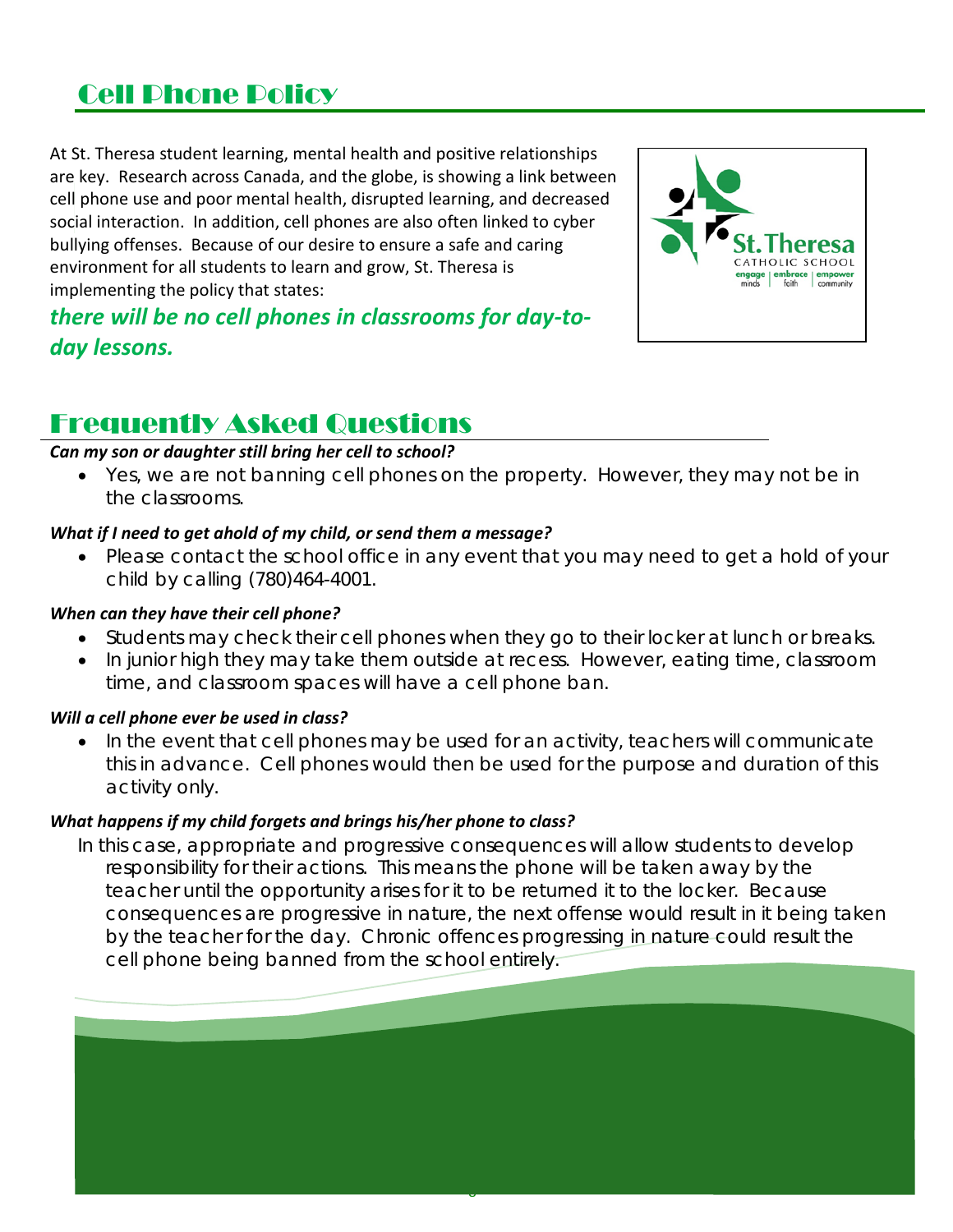#### **https://stt.eics.ab.ca/students/school-policies**

#### **The Purpose of Homework**

Homework is an extension of the student's daily activities. The amount of time each student will spend doing homework may vary according to grade, ability and study habits. Communication with the teacher is encour-aged if you need more information.

#### **Homework is assigned:**

To reinforce lessons taught during class time;

To teach students to budget their time;

To help students develop self-reliance and good study habits;

To enable parents to see their child's progress;

To strengthen the ties between home and school, particularly when parents can help with assignments in some way.

#### **Parents Can Help by:**

Providing a quiet, regular place to work.

Helping the student organize his or her time for assignments. Being the

"audience" for any assignments.

Providing information and knowledge for projects.

Having a positive attitude about school.

The support and interest of parents will have a large influence on students' attitudes toward home-work. If you have questions about the assignments your child is bringing home, don't hesitate to talk to his or her teacher.

#### **INCOMPLETE HOMEWORK**

Students are expected to complete all assigned homework as outlined by their teachers. In the event that students are unable to do so as a result of an emergency, parents are asked to make contact with the teacher ahead of time to explain the circumstance. In some cases, an extension may be granted for the completion of the assignment within a period of time deemed appropriate by the teacher.

If a student does not complete homework, he/she will be asked to report to the Opportunity Room (during lunch hour) on the same day to complete his homework.

#### **VACATIONS/EXTENDED ABSENCES**

Todays classrooms are dynamic learning environments that are fluid and constantly changing in order to keep students engaged in their learning. Work assigned is often project-based and is designed to promote critical thinking and a deeper level of student engagement. Because our learning environments are so dynamic, it can be very difficult for teachers to put together packages for students who will be away for an extended period. Consequently, we recommend that families avoid booking vacation time during the school year. If that is not possible, or if student must be away for truly important events or family emergencies, then parents are asked to contact the teacher to find out what general topics of study will be examined while the student is away. The student will be expected to read applicable textbook chapters and monitor work and material being posted in the classroom homework app, with the understanding that the student will likely have work to make up when he or she returns to school. Note: While it is the goal of St. Theresa teachers to support all students, it is the responsibility of the student to see each of his or her teachers to find out what work was missed during an absence and to complete all missed work, assignments and/orexams.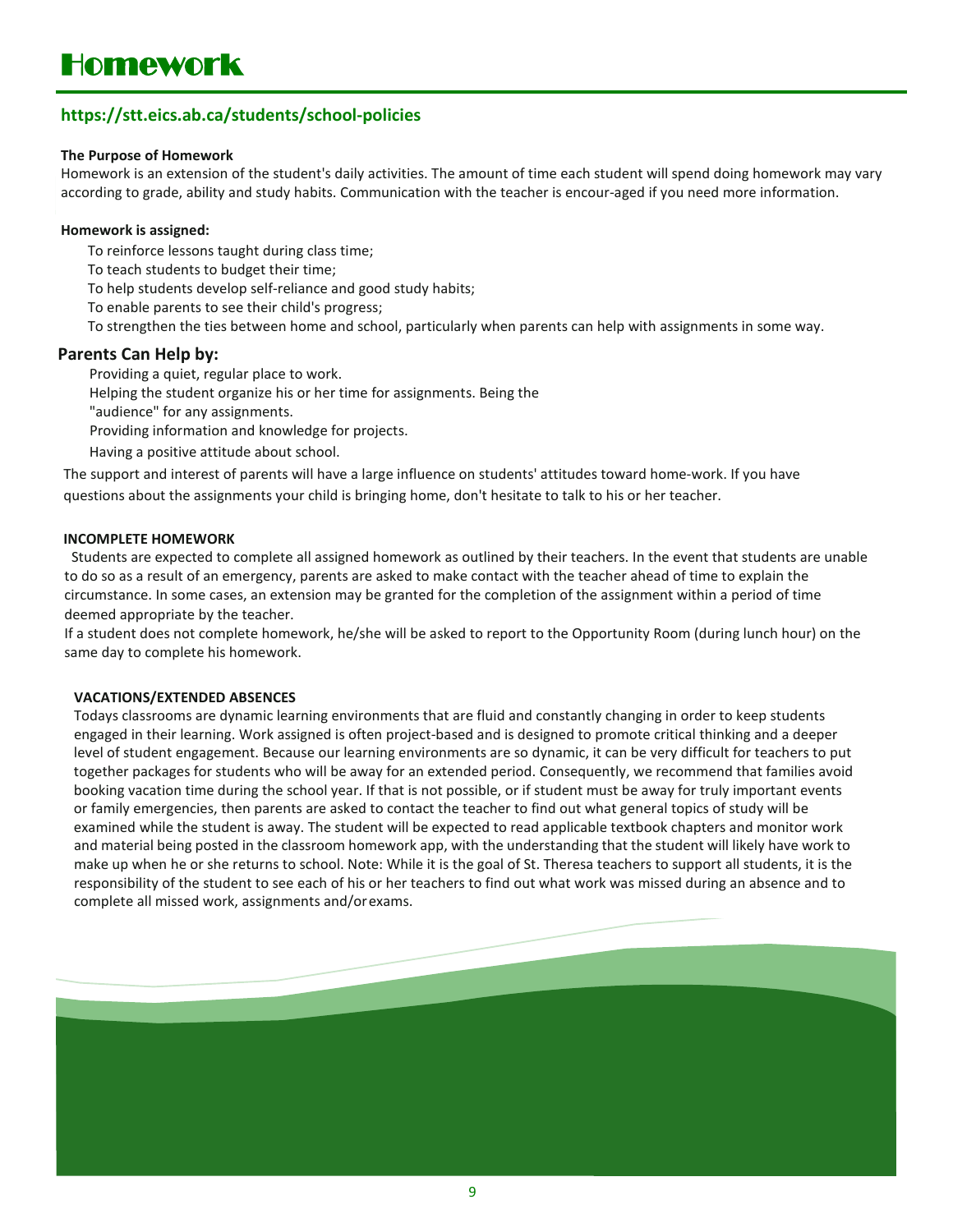# Regular Bell Schedule:

| 8:40  | <b>Bus Arrival</b>                    | $2 \text{ min.}$ |
|-------|---------------------------------------|------------------|
| 8:40  | <b>Warning Bell</b>                   | $3$ min.         |
| 8:43  | Homeroom/Religion                     | 10 min.          |
| 8:53  | Block 1                               | 45 min.          |
| 9:38  | Block <sub>2</sub>                    | 45 min.          |
| 10:23 | Recess/Nutrition Break                | 5 min.           |
| 10:28 | <b>Block 3</b>                        | 45 min.          |
| 11:13 | Block 4                               | E<br>45 min.     |
| 11:58 | Lunch/Recess Gr 5, 6 outside          | 25 min.          |
| 12:23 | Recess/Lunch Gr 7, 8 outside          | 25 min.          |
| 12:50 | Bell (return to lockers, go to class) | 3 min.           |
| 12:53 | Block <sub>5</sub>                    | 45 min.          |
| 1:38  | Block 6                               | 45 min.          |
| 2:23  | <b>Nutrition Break</b>                | 5 min.           |
| 2:28  | <b>Block 7</b>                        | 45 min.          |
| 3:13  | Dismissal                             |                  |
|       | Bus Arrival - 3:20-3:30               |                  |



1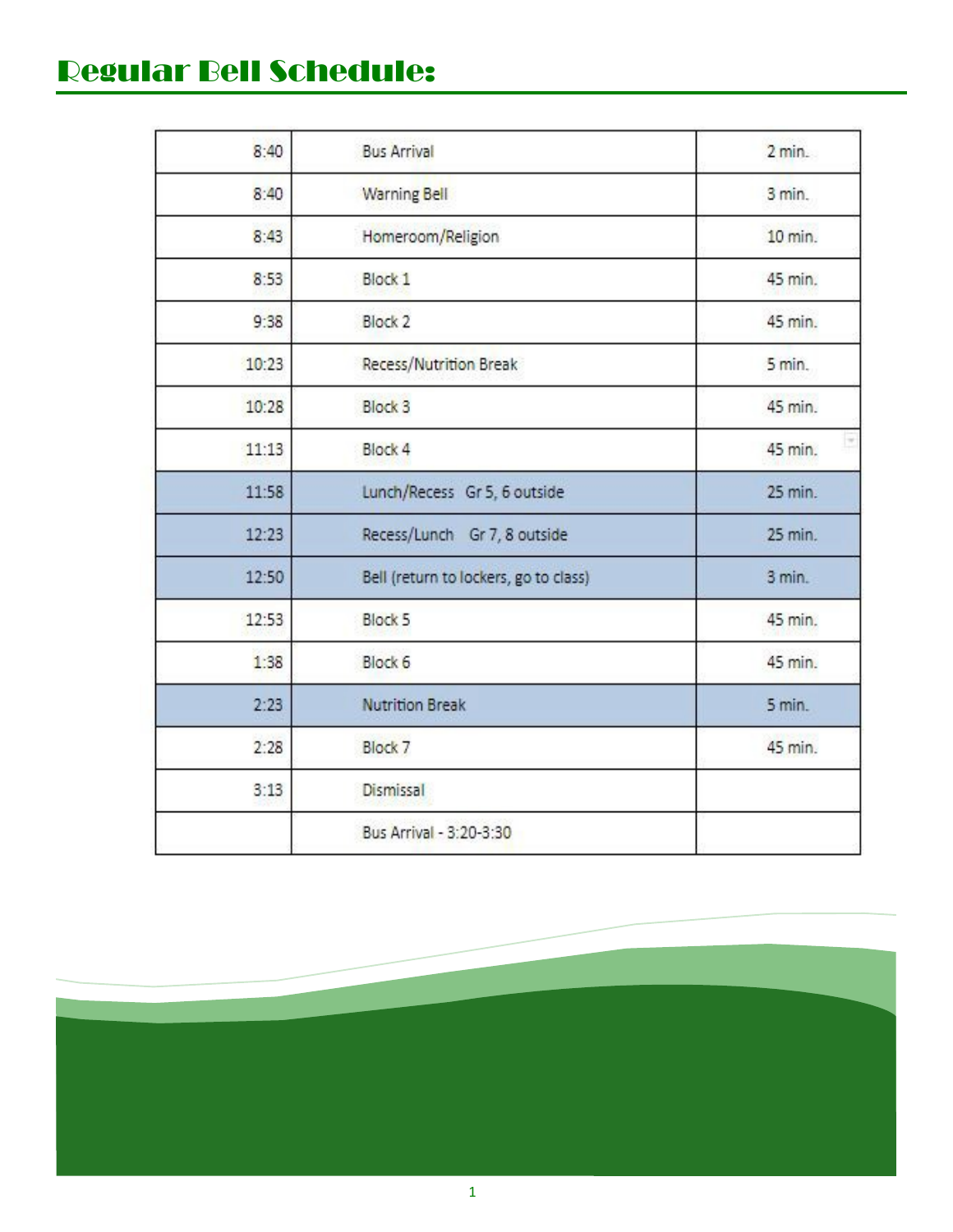# Early Wednesday Schedule:

| 8:40  | <b>Bus Arrival</b>                    | 2 min.             |
|-------|---------------------------------------|--------------------|
| 8:40  | E<br>Warning Bell                     | 5 min.             |
| 08:43 | Homeroom                              | $10 \text{ min}$   |
| 8:53  | Block 1                               | 37min              |
| 9:30  | Block <sub>2</sub>                    | 37min              |
| 10:09 | Recess/Nutrition Break                | 5 min.             |
| 10:12 | Block <sub>3</sub>                    | 37 <sub>min.</sub> |
| 10:49 | Block 4                               | 37min.             |
| 11:26 | Lunch/Recess Gr 5, 6 outside          | 24 min.            |
| 11:50 | Recess/Lunch Gr 7, 8 outside          | 24 min.            |
| 12:14 | Bell (return to lockers, go to class) | 3 min.             |
| 12:17 | Block <sub>5</sub>                    | 37min.             |
| 12:54 | Block 6                               | 37min.             |
| 1:31  | <b>Nutrition Break</b>                | 5 min.             |
| 1:36  | Block 7                               | 37min.             |
| 2:13  | Dismissal                             |                    |
|       | Bus Arrival - 2:20-2:30               |                    |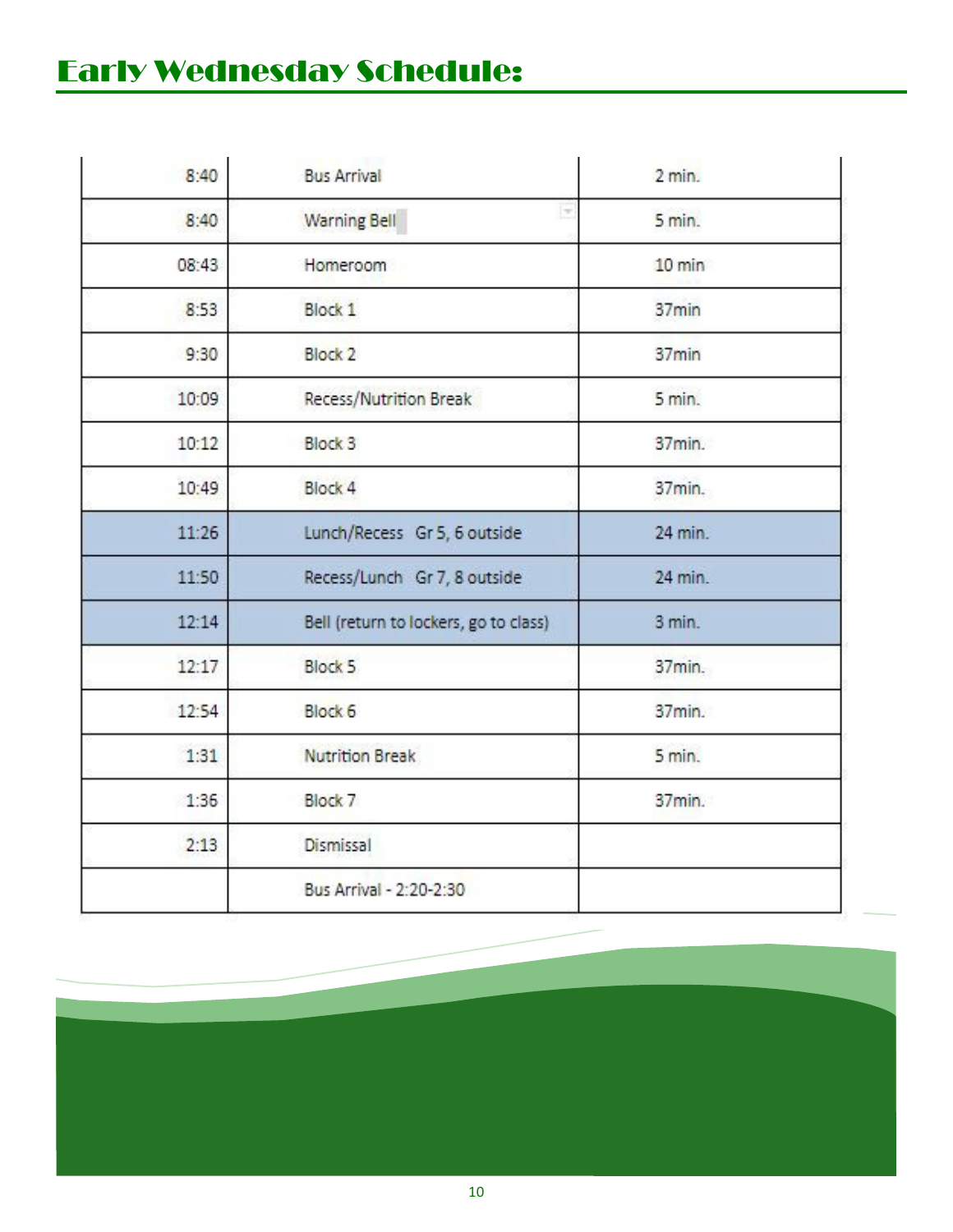# Core Curriculum

**We are proud to provide strong academic opportunities within a Catholic,** 

**faith-centered environment.** The mandated Alberta Program of Studies is taught for all core subject areas of Math, Science, Social and Language Arts. We will provide time to core subject learning while focusing on developing foundational knowledge, skills and attitudes.

**We believe that middle school is a transitional time** between primary and high school, where students begin to learn independence in a focused and scaffolded way. Therefore,



•core courses are only taught by 2 select teachers for one class. For exam-

ple, one teacher teaches Mathematics and Science, while another teaches Language Arts and Social Studies. •Specialist teachers teach additional courses such as Physical Education, Fine Arts and 21st Century Learning.

•Teachers will be engaging in collaborative planning throughout the school year to ensure the highest quality of educational programming.

•Teachers will looking for ways to make cross-curricular connections between the different subject areas.

curr<br><u>tion</u><br>[\\*](https://education.alberta.ca/programs-of-study/programs-of-study/)\* **To read more about the Albe[rta curric](https://education.alberta.ca/programs-of-study/programs-of-study/)ulum, visit:** <http://www.learnalberta.ca/content/mychildslearning/> **Programs of Study** <https://education.alberta.ca/programs-of-study/programs-of-study/>

### Grade 5 & 6– Mandatory Complementary Courses

**Fine Arts– Consists of Music and Art-** Throughout the grades, an articulated Fine Arts program involves students as creators, performers, historians, critics and consumers. The Fine Arts enable students to enhance the depth and breadth of their expression and intuitive response to fine art.

**French as a Second Language-** Students learn basic vocabulary and grammar in a variety of themes related to their daily lives. Being able to understand and use French is an important aspect of being a Canadian and a global citizen. By learning French, students are able to develop the necessary knowledge, skills and attitudes needed to communicate in a variety of real-life contexts.

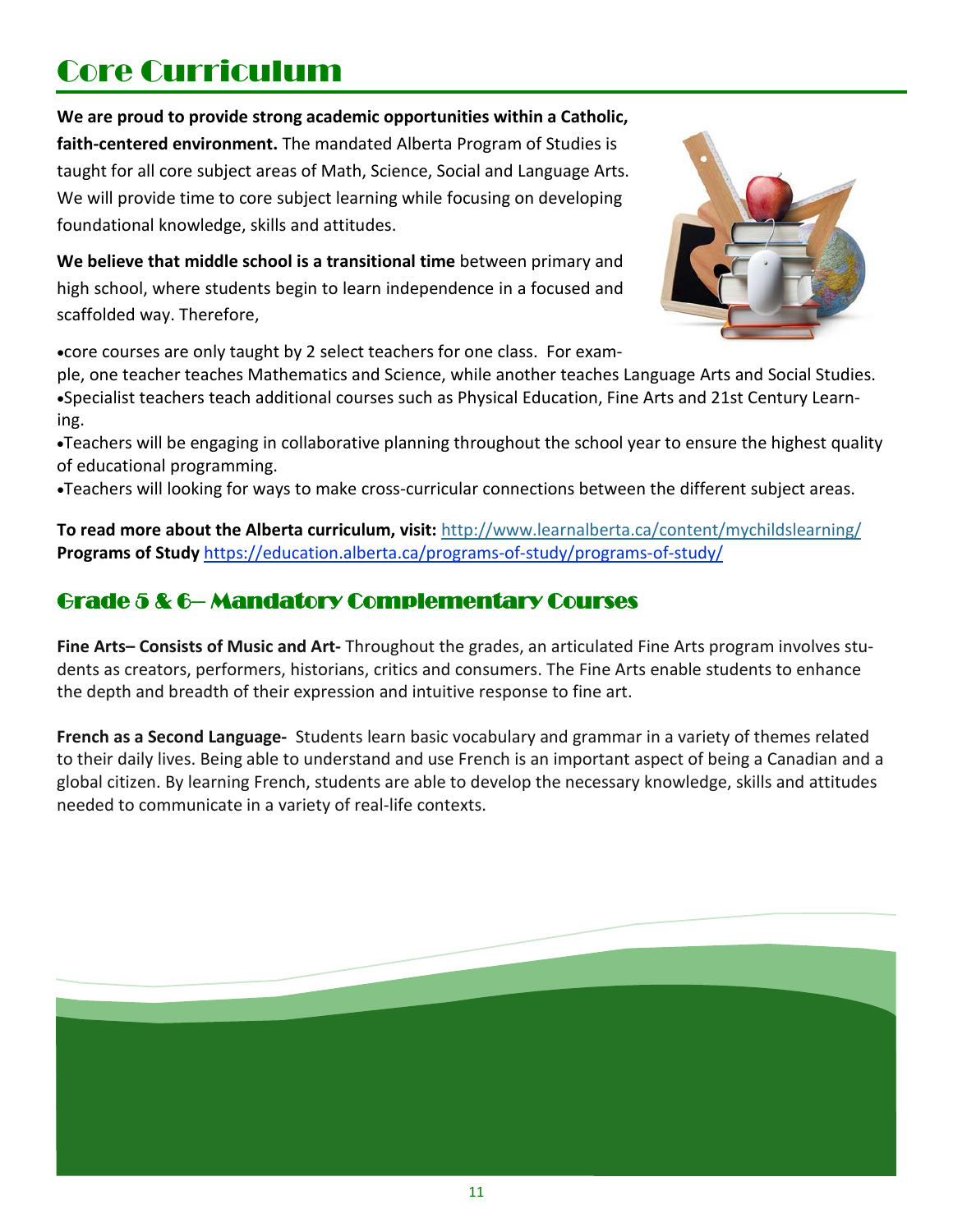### Career & Technology Foundations– Options for grades 5-8

 $\Box$  CTF is a unique and new curriculum for students in grades 5-9, being launched in September 2014. CTF focuses on outcomes that align with the cross-curricular competencies identified through Inspiring Education necessary for the educated Albertan of 2030. CTF brings to life the vision of Inspiring Education: students as engaged thinkers and ethical citizens with an entrepreneurial spirit.  $\Box$  CTF is designed to be flexible and adaptable. Schools create

learning environments that explore occupational areas through an inquiry-based approach. This supports meaningful learning and meets the diverse needs of the students and the community.



 $\Box$  The middle school philosophy encourages choice and exposure for middle school students; therefore students will be able to take option courses within the Career and Technology Foundations (CTF) streams. These options will run for 2 blocks a week, and for approximately 3 months at a time. Students in grades 5 & 6 will take Art/Foods/Woodworking. (Except for the Sport for Life and Performing Arts students who do not pick additional options)

### Sport for Life Program - Grade 5-8



The mission of the *Sport for Life Program is to provide students exposure to a variety of sport and recreation activities in a Catholic environment with the focus on creating life-long active and healthy lifestyles. Students will have the benefit of building athletic skill, along with leadership qualities in a faith-filled setting. This program is offered in grades 5-8.*

The program is based on the Canadian Sport for Life (CS4L) mod-

el, which is a movement to improve the quality of sport and physical activity in Canada through improved athlete training and better integration between all stakeholders in the sport system, including sport organizations, education, recreation and health.

**Please visit our website for more detailed information:<http://stts4l.weebly.com/>**

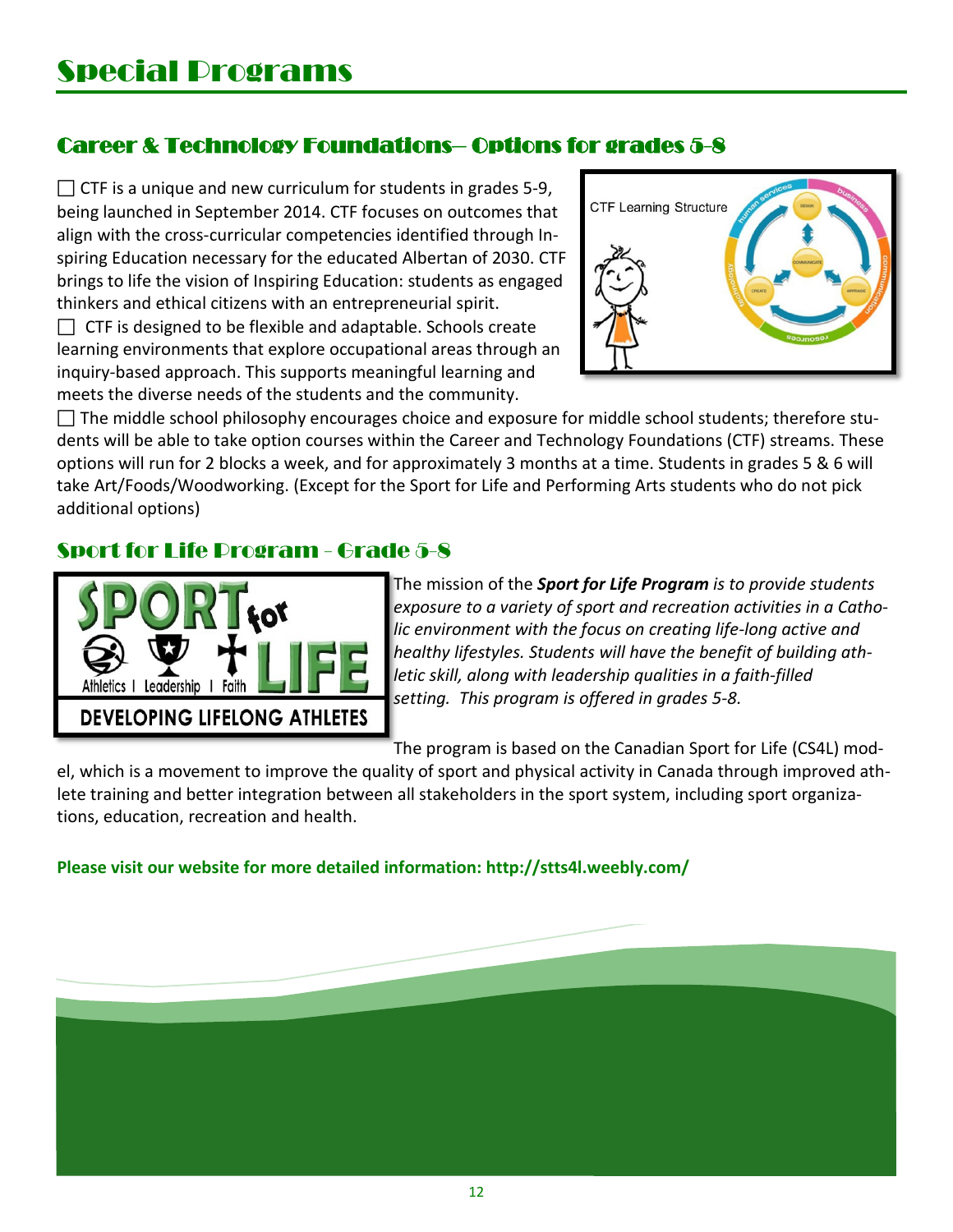### Performing Arts Program

The Performing Arts have the power to engage students in a dynamic educational experience, where they can uncover and explore their God-given talents. The arts allow for students to develop creativity, ingenuity, empathy and innovation, which are the keys to success in today's complex, changing world. Students will have an in-depth experience through:

- •Drama
- •Music
- •Movement and Dance
- •Supplemental classes in Media and Set Design

The mission of the Performing Arts Program is to provide students exposure to a

variety of performing arts in a Catholic environment. Students will work to-

wards a culminating project(s), such as a Broadway Musical.

For more information about the Performing Arts Program, visit [https://stt.eics.ab.ca/programs/unique](https://stt.eics.ab.ca/programs/unique-programs)[programs](https://stt.eics.ab.ca/programs/unique-programs)

### Ukrainian Bilingual Program

succ<br>d cel<br>ool t The Ukrainian Bilingual Program in Sherwood Park began in 1980 and has seen decades of success in academic achievement, global learning, and celebration of the rich Ukrainian heritage. From playschool to grade 11, the Ukrainian Bilingual Program offers a highly academic program in a faith filled cultural environment and provides

children with a wealth of experiences and advantages that benefit them within the classroom walls and beyond.

The elementary school component is taught at Jean Vanier Catholic School and continues through the middle school years (grades 5-8) at St. Theresa Catholic School. The language is primarily taught through Ukrainian Language Arts and is integrated into other subject areas as well such as religion, music, health and art. Students participate in different religious and cultural celebrations/activities which help them gain an understanding of the Ukrainian Catholic faith, with special emphasis on the Byzantine Rite.

Students who have progressed through the program have developed life-long friendships as well as valuable global learning skills associated with second language study. From diversified thinking to effective communications skills in both English and Ukrainian, the program offers students a distinct advantage when entering post-secondary studies and future careers.